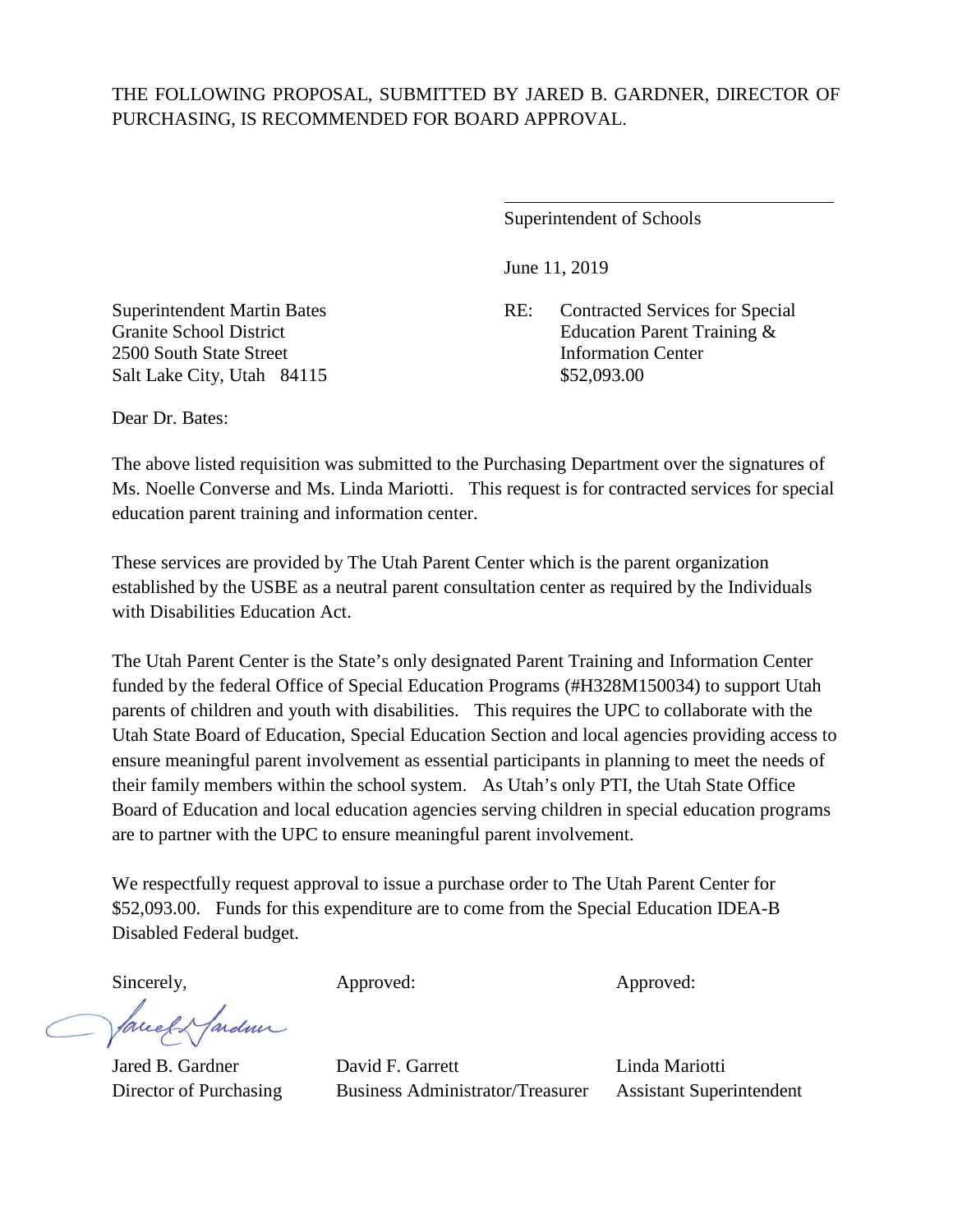## THE FOLLOWING PROPOSAL SUBMITTED BY JARED B. GARDNER, DIRECTOR OF PURCHASING, IS RECOMMENDED FOR BOARD APPROVAL

 $\overline{\phantom{a}}$  , which is a set of the set of the set of the set of the set of the set of the set of the set of the set of the set of the set of the set of the set of the set of the set of the set of the set of the set of th

Superintendent of Schools

June 11, 2019

Granite School District \$73,000.00 2500 South State Street Salt Lake City, UT 84115

Superintendent Martin W. Bates RE: GoalView Software Renewal

Dear Dr. Bates:

A request was submitted to the Purchasing Department by the Special Education Department for continued annual software maintenance, service and support of the GoalView software.

The software was originally purchased in cooperation with multiple school districts through a request for proposal process conducted by Jordan School District in 2002. The software is an online, special education file management system that enables teachers, administrators, and related services personnel to complete their paperwork as outlined by the state and federal governments.

Changing to a different vendor would be cost prohibitive. A Notice of Proposed Sole Source was published for a five-year period through 6/30/2024. No comments were received. A negotiated written price quotation was obtained from Eric Call.

Permission is requested to issue a purchase order to Public Consulting Group Inc for \$73,000.00 for the 2019/2020 school year. The actual cost may vary based on actual number of students served. Funds for this expenditure are to come from the IDEA Special Education funds.

fardner facel

Sincerely, Approved: Approved: Approved: Approved:

Jared B. Gardner David F. Garrett Linda Mariotti Director of Purchasing Business Administrator/Treasurer Assistant Superintendent